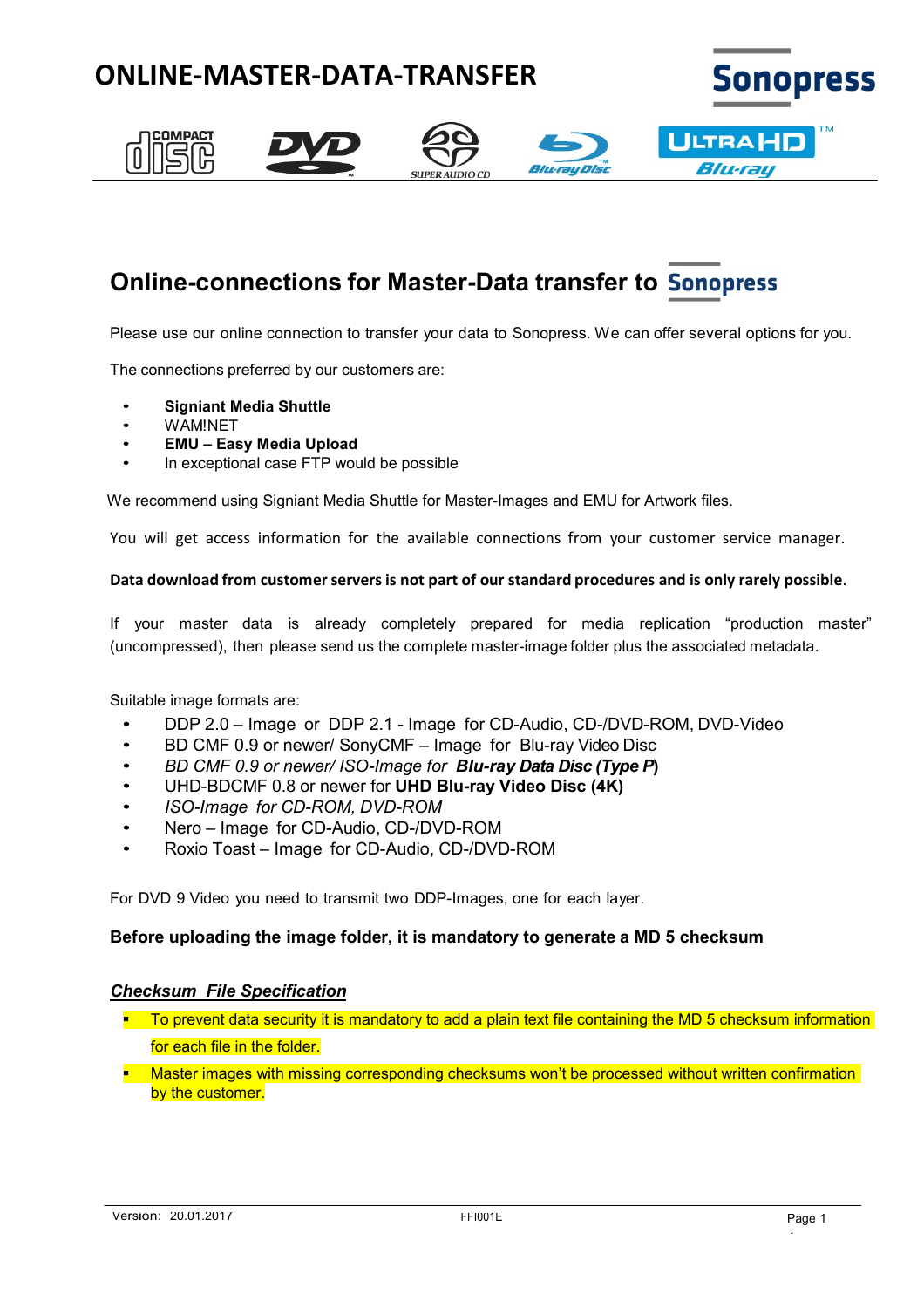

Sample tool to use for generating MD5 sums:

<http://www.md5summer.org/>

## **The checksum file must be located into the image folder.**

Filename: **Chksum.md5** -- contains the MD5 checksum(s) followed by the filename(s) (case sensitive), separated by a single space and followed by an asterisk.

### Sample:

```
CD-Image:
a5df407ae447cf265324fd398a0ff84b *ic05.trk
28011bf09e623fed7bb3e75706cacc14 *ic04.trk
fbc176a62ab1059ce2af35b0968c806c *ic03.trk
49ffdb18ffe9d29f47cde142636807cd *ic02.trk
7328ae72735db4c17cd5e84901512758 *ic01.trk
48802dd402385200d1960352e61eb54f *ddppq
bd091a3a33a21de0096888d6f7e153c1 *ddpms
02194de0b2c411e1725c44e23ecb3135 *ddpid
--------------------------------------------
DVD-Image:
ca42f7f4e5c2e45db98d12c184f9236b *CONTROL.DAT
09e008c8e8540d5730f6e8f7c06d48bc *DDPID
532167c846f4ce86e173eb6a5354d653 *DDPMS
2978fb9dc2db29874dab5aa3d3bc9959 *MAIN.DAT
---------------------------------------------
BD-Image:
d5ad8257ca33bb4c184d11535549ad33 *BDCMF.CMF
ce03808e998939e889e80ca4407d1559 *FAI.DAT
976a385eec8e62c211cea9d24c01e83d *PACL0.DAT
8edc80df80747bf5969fd66ee859f509 *PIC.DAT
0b135648064a43a006f20f81db90fda1 *UCD.DAT
c59e47b39abb646d1721284adf4fef51 *UD.DAT
----------------------------------------------
ISO-Image:
7328ae72735db4c17cd5e84901512758 *IMAGE.iso
```
Please inform your customer service manager about the transferred master folder name and Meta Data together with your production order.

 $\overline{a}$